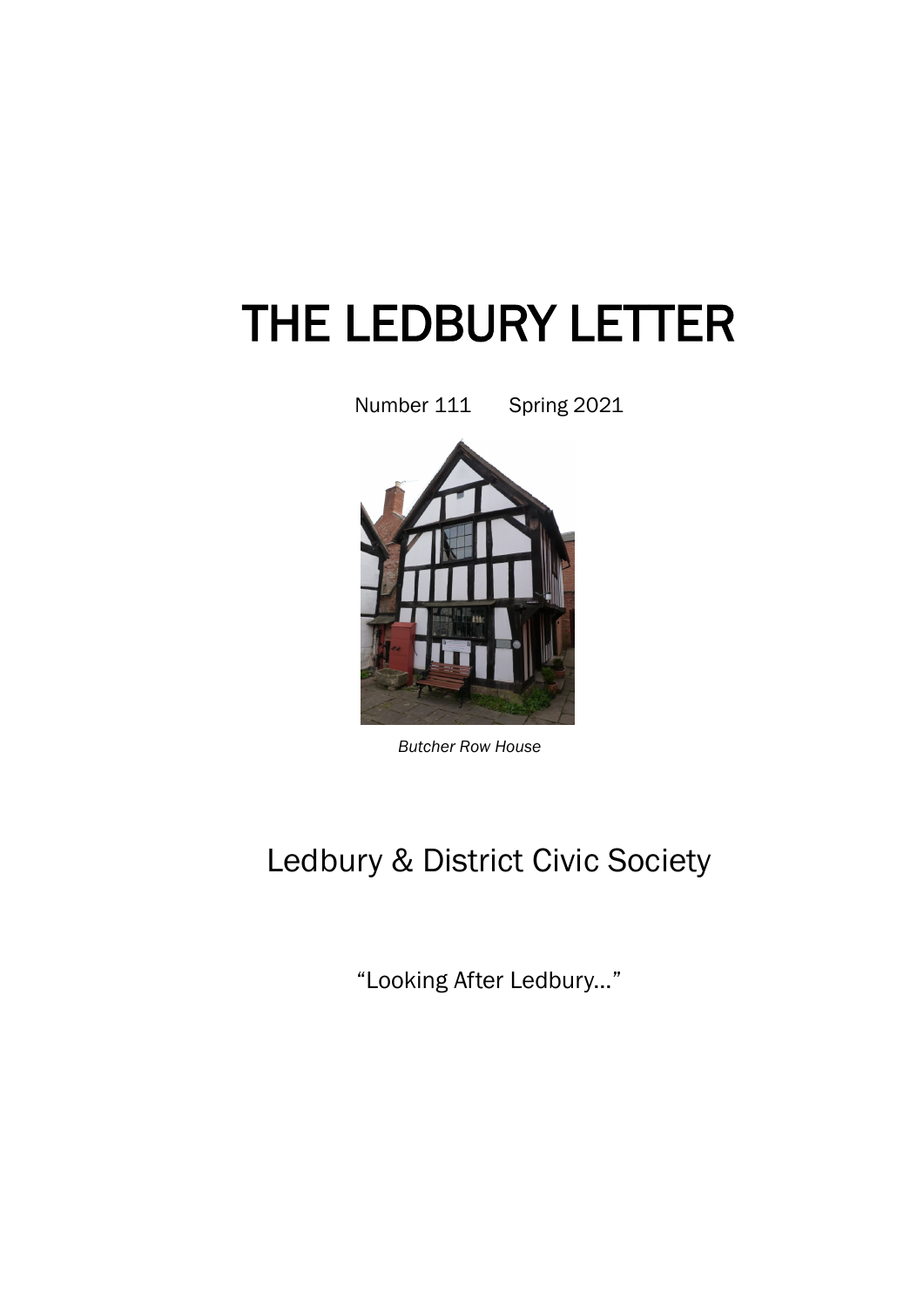

THE LEDBURY & DISTRICT CIVIC SOCIETY Burgage Hall Church Lane Ledbury HEREFORDSHIRE HR8 1DW

#### Objectives of the Society…

To stimulate public interest; promote high standards of planning and architecture; and secure the preservation, protection and improvement of features of historic, natural and public interest in Ledbury and the surrounding district.

| Chairman's Report              |    |
|--------------------------------|----|
| Butcher Row House Museum       | 5  |
| <b>Planning Report</b>         | 6  |
| Accounts                       | 9  |
| <b>Burgage Hall</b>            | 13 |
| Treasurer                      | 14 |
| D. Tow                         | 15 |
| Lavender                       | 16 |
| The Ledbury Lute               | 17 |
| <b>Officers of the Society</b> | 19 |
| <b>AGM Details</b>             | 20 |

#### Editors... **Editors...** Technical Editor...

Mary Winfield and Mary Every Graham Every

The Ledbury and District Society Trust Ltd www.ledburycivicsociety.org

Company No: 1340233 Registered Charity No: 507391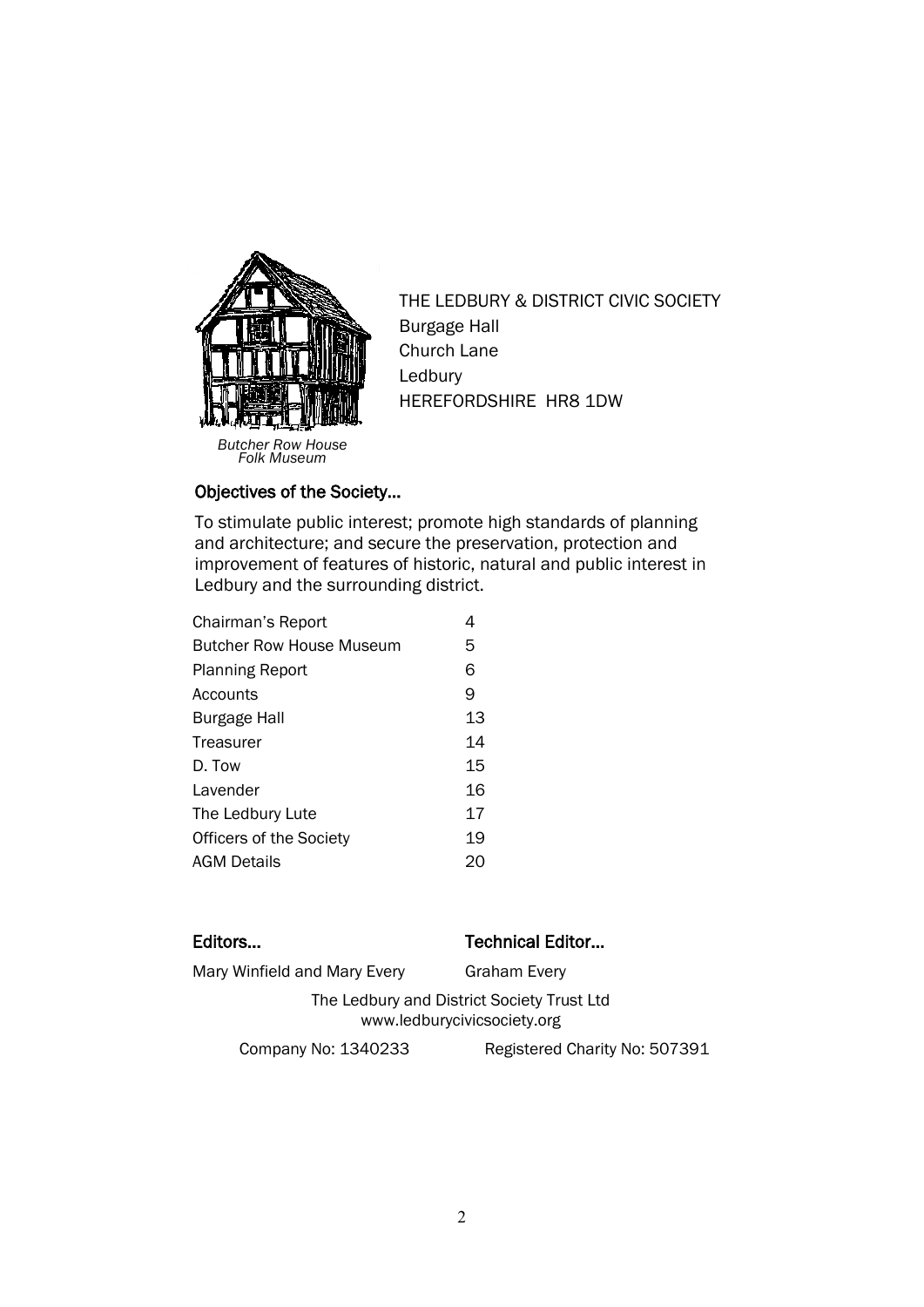#### DIRECTORS AND OFFICERS OF THE SOCIETY 2020 / 21

| President                                  | Joe Hillaby               |                  |
|--------------------------------------------|---------------------------|------------------|
| <b>Vice President</b>                      | Veslemøy Lunt             |                  |
| Chairman & Planning                        | Andy Tector               |                  |
| Vice Chairman<br><b>CPRE</b>               | Nicola Forde              | 07531<br>542 236 |
| Treasurer &<br><b>Membership Secretary</b> | Graham Every              | 631 174          |
| Planning & Conservation                    |                           |                  |
| Speakers & Education Link                  | Mary Winfield             | 632 247          |
| Booking Secretary &<br><b>Burgage Hall</b> | <b>Kay Stevens</b>        | 07977<br>781826  |
| <b>Butcher Row Volunteer Rota</b>          | Prue Yorke                | 633 655          |
| <b>Town Council Liaison</b><br>Publicity   | <b>Nick Morris</b>        | 631 388          |
|                                            | <b>CO-OPTED DIRECTORS</b> |                  |
| Secretary                                  | <b>Christine Tustin</b>   | 634934           |
| Liaison                                    | Nina Shields              |                  |
| Legal                                      | <b>Mark Lister</b>        | 631503           |
|                                            |                           |                  |

Publicity **Caroline Green** Notice is hereby given that membership records of the Ledbury & District Trust are held on a database system. Those requiring access to the

data held concerning themselves should contact the Membership Secretary. These are for administration purposes only, and an individual's details can be removed on receipt of a written request.

Copy deadline for the next Ledbury Letter: Friday, 13<sup>th</sup> August 2021.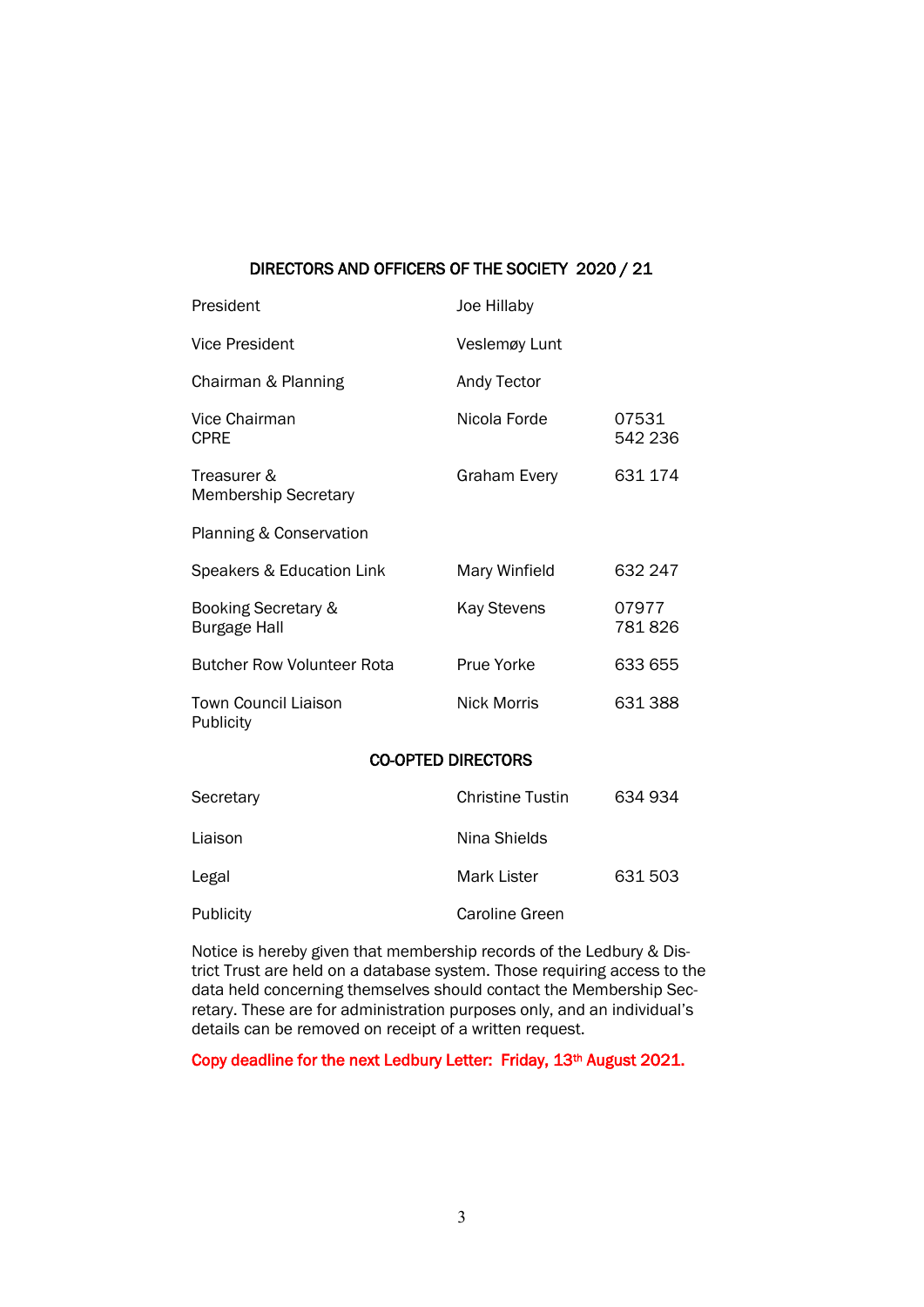#### Spring 2021

#### Chairman's Report... **Andy Tector** Andy Tector

As I write this, the sun is shining, at last the pandemic is in retreat and there is hope that things may get nearer to normal in the summer. Despite these signs of an up-turn in our collective fortunes, it is clear that the Civic Society is beginning to reach a crossroads. The last couple of years have seen a substantial turnover in Board Members. It is clear that to keep the Society active and vibrant, we need to recruit more Board members. This has become critical this year, as Graham Every, our Treasurer and Membership Secretary, has said that he wishes to stand down next year. He has given years of sterling service to the Society in his roles of Treasurer and Membership Secretary. If you are interested in becoming a Board Member, or if you know someone who might be interested, please contact me to discuss. I can assure you that the commitment need not be huge: there is normally only one meeting a month and Board Members usually take a role dealing with an area of their interest (e.g., Planning, Finance or Volunteering).

If you don't wish to commit to being a Board Member, we are also looking for volunteers for the Butcher Row Museum. The season normally runs from Easter until the end of October. Volunteers do a two-hour stint once a fortnight and we have a back-up list of reserves. It is not a major commitment and all the volunteers seem to enjoy meeting our visitors and telling them about the building's history. Once again, if you would like to do this and share our beautiful town with visitors, please contact me.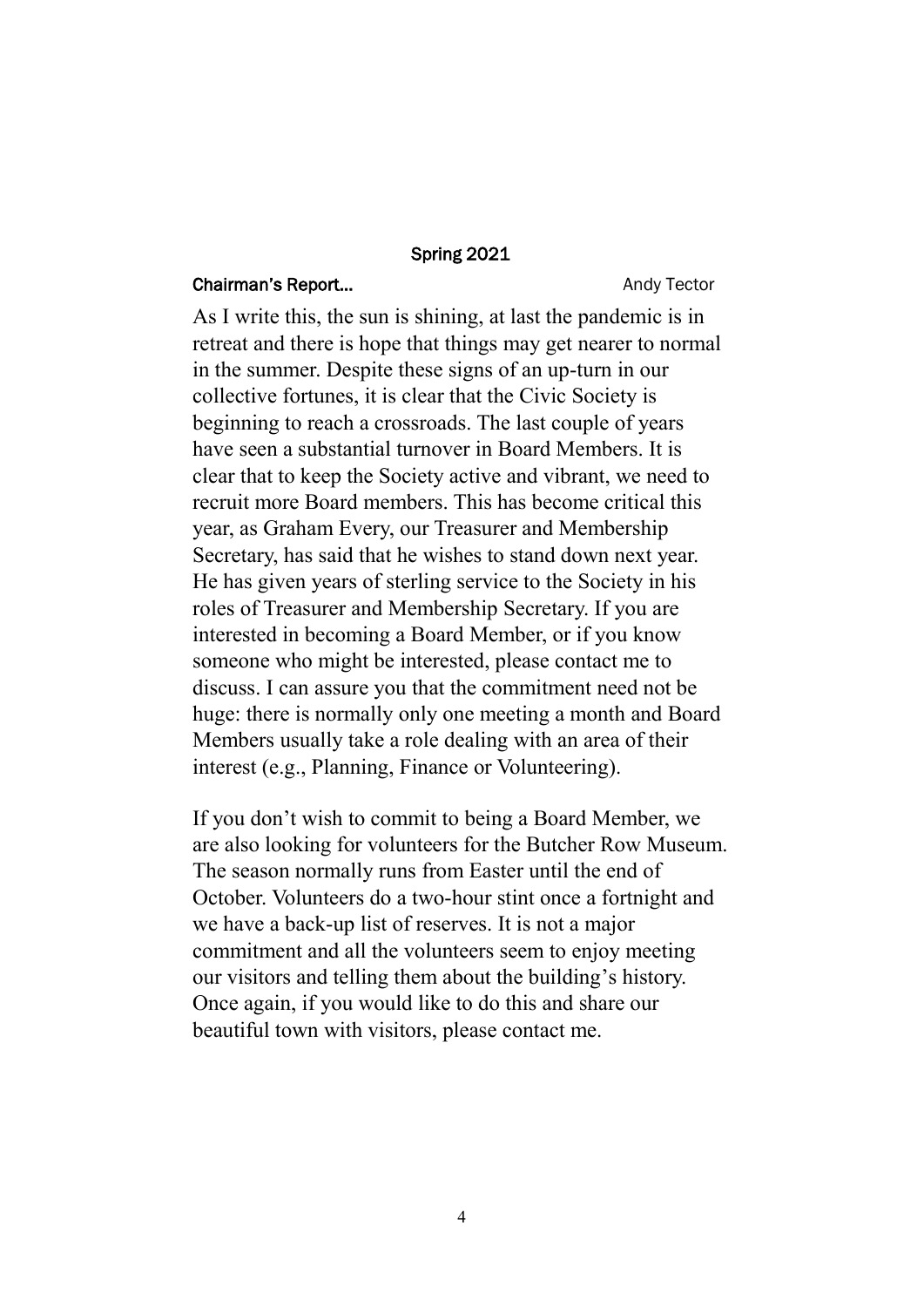Finally, last year we were unable to hold the AGM because of Covid restrictions. We are aware that the same restrictions are very likely to be in place this year. To avoid missing a second year, we are going to hold the AGM as a Zoom meeting. We are well aware that this is far from ideal and will undoubtedly mean some members will be unable to participate, but Board members feel we have little alternative, in order to avoid missing another AGM. The AGM will be on Friday 30th April and the Agenda and details of the sign-on for Zoom will be sent out nearer the date.

#### Butcher Row House Museum… Ken Chapman & Prue Yorke

We hope all our volunteers are keeping well in these continuing strange times.

With the impressive vaccine roll-out, there is light at the end of the tunnel, but sadly the Museum will not be able to open at Easter. Our current plan is to open when all our volunteers have had their 2nd jab, the government has given the goahead for museums to re-open and social distancing rules have been relaxed. We hope this takes effect by June and I will contact all the volunteers about a month before to finalise the rota.

The opportunity was taken in 2020 to refurbish the building and update some of the exhibits. Martin Jeynes has made an excellent job of redecorating the exterior; Ben Williams, with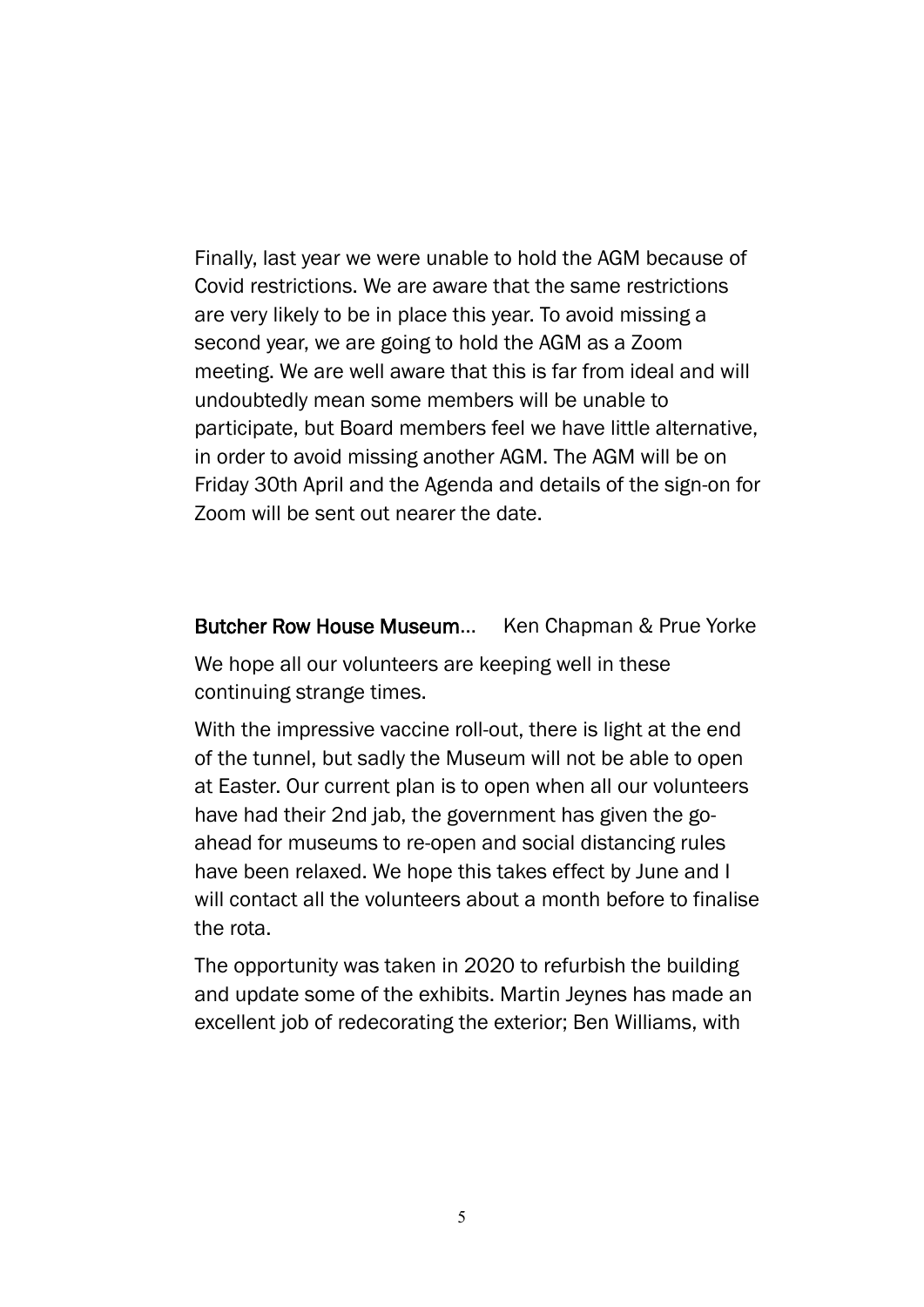great craftsmanship, made and fitted an oak window to replace the rotten soft-wood window upstairs and Rob Sutton has installed two more spotlights to improve illumination of exhibits downstairs.

Chris Egerton, who restored The Ledbury Lute and Taro Takeuchi who played it at the Burgage Hall concert, have contributed to the production of a CD which is now available for sale at the museum. Our particular thanks go to Tim Wilson who generously sponsored this project.

To mark the 300th anniversary of the Ledbury Turnpike Act in 2021, Celia Kellett has greatly improved our Turnpike display with explanatory text. She has also produced texts to go with the pictures displayed in The Burgage Hall. We are grateful to all these people, who have enhanced our museum.

Lastly, as always, we are keen to enrol new names to our volunteer list and if you know or can persuade anyone who might be interested in volunteering for 2 hours a fortnight, do put them in touch with us: our respective numbers are 632 988 and 633 655

#### Planning... Nicola Forde

Since the last edition of this newsletter, two significant planning applications have been refused by Herefordshire Council: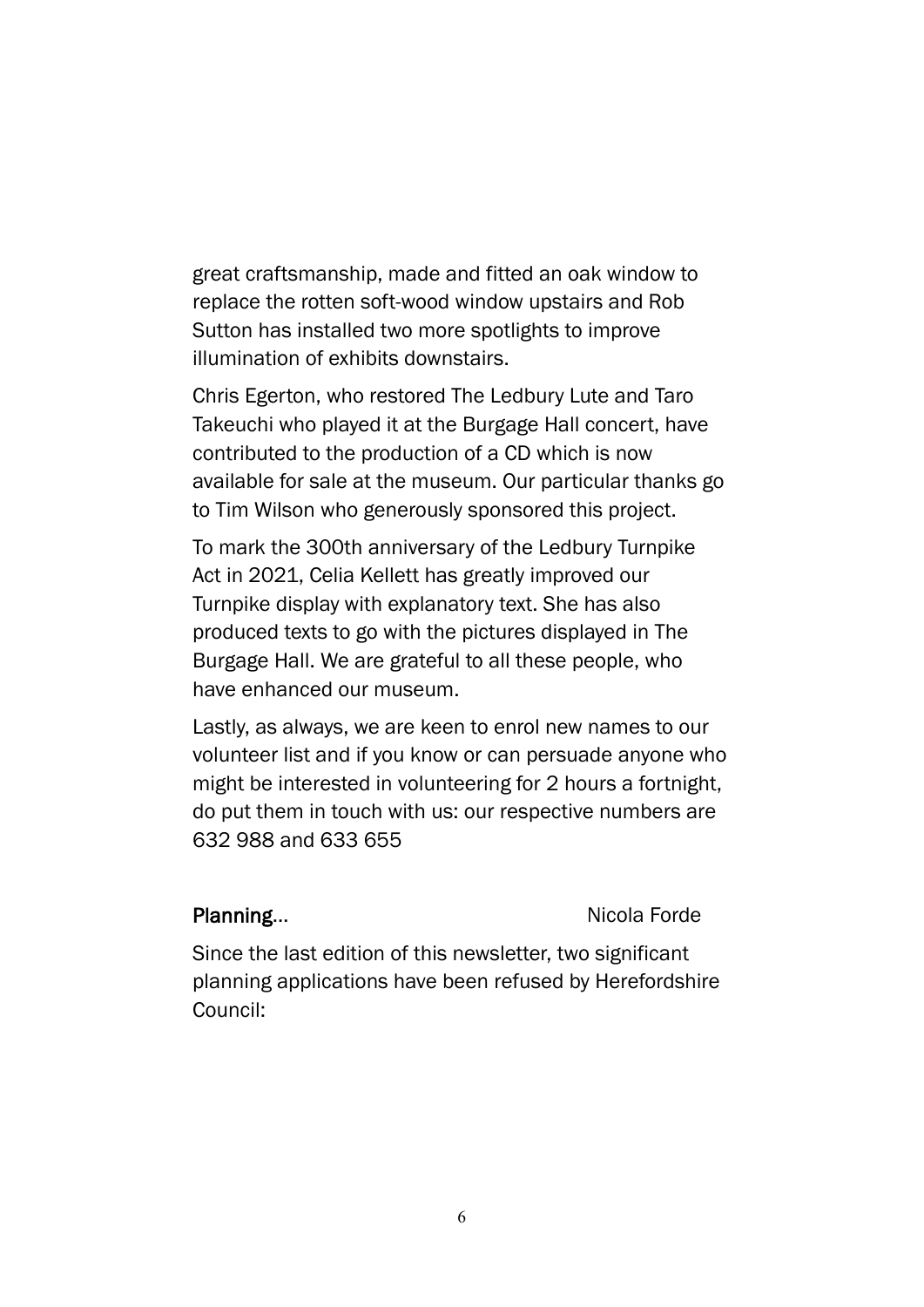1. For the triangle of land opposite the Full Pitcher. This application was for a Lidl supermarket, children's nursery and GP surgery. The primary reason for refusal was that a retail study, commissioned by Herefordshire Council, found that the development of a new supermarket would detrimentally affect the town centre shops.

2. For a further 46 houses next to the Hawk Rise development. Houses in this location (closest to the Ornua cheese factory) had been removed from the original application due to the noise from the factory. The developers have put in measures to mitigate the noise (a bund with a fence on top and eventually trees). However, planners did not believe the noise mitigation would be sufficient to make this a suitable site for homes.

An application (P194182) has been approved for 93 affordable homes on the former cricket pitch behind the Full Pitcher. The developer is Connexus Housing, a 'communityfocused rural housing group', based in Herefordshire and Shropshire. The houses range from 1- to 3- bedroom. Access to the site will be from New Street. The development will be wholly affordable, incorporating a mix of shared-ownership, rent-to-buy and affordable homes for rent in approximately equal numbers. All houses have off-street parking and gardens.

A decision from the Minister on the Judicial Review of the viaduct site is expected imminently: the outcome, whichever way it goes, will be important to the town.

There is a new application for 31 flats on the former auctionrooms site of H.J. Pugh (P204577/F). These are one-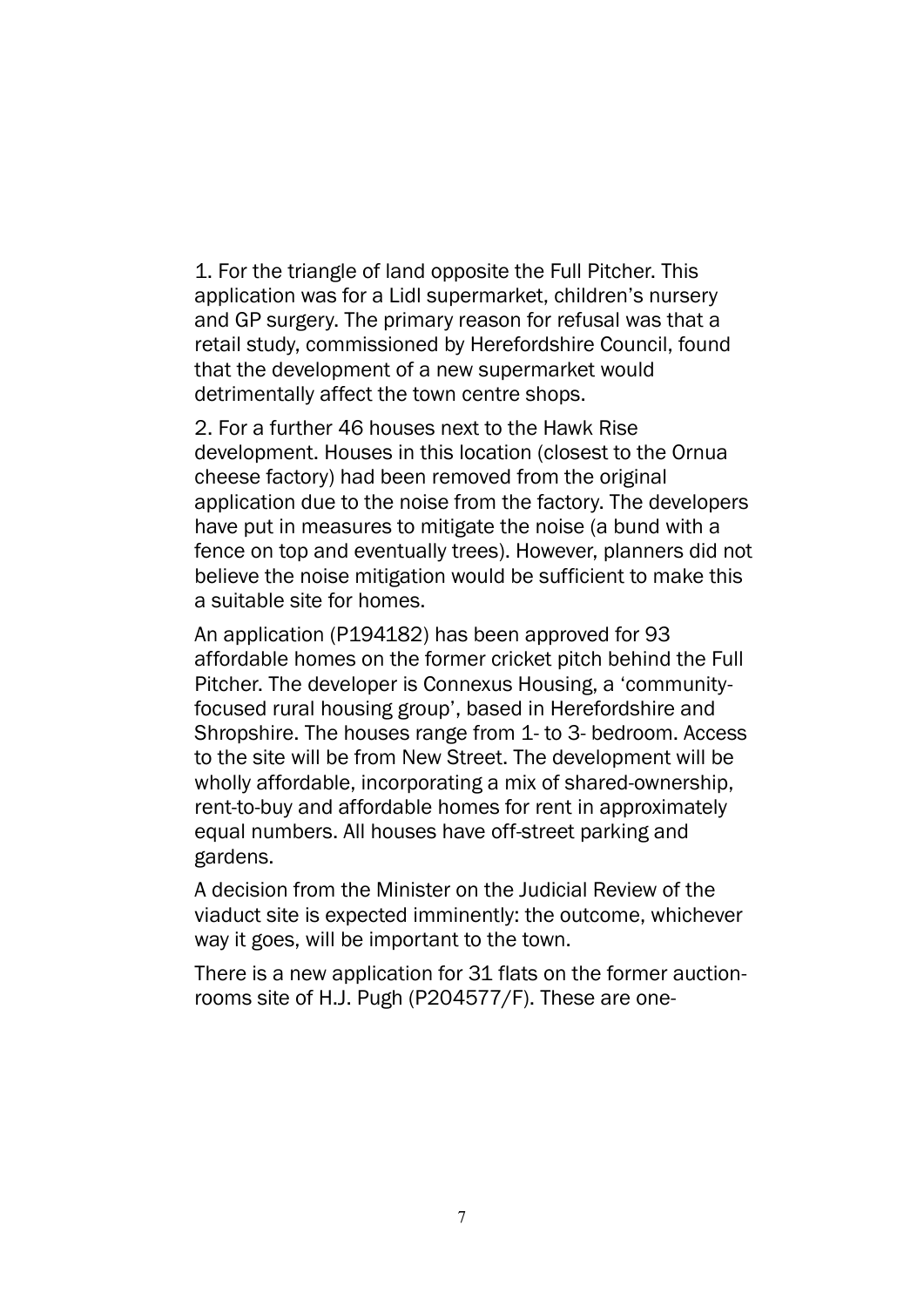bedroom apartments, designed to 'Lifetime Homes Standards', a series of sixteen design criteria intended to make homes more easily adaptable for lifetime use at minimal cost. Each apartment has, as a minimum, a small area of its own outside space or balcony and there is also a shared south-facing garden area. This development is in an important town-centre location, on the corner of Market Street and Bye Street, and has the potential to make a really positive contribution to the visual character of both streets. If you have a view, do take the time to make a comment.

Finally, the Council is preparing a first round of consultation on revisions to the Neighbourhood Development Plan. The chief purpose of the revision is to include a settlement boundary. The opportunity is also being taken to revise out-of-date parts of the plan. A settlement boundary is important because it indicates where a community would welcome development (and what kind of development) and where it thinks development would be inappropriate. The consultation will be publicised widely and leaflets will be delivered to every household – please look out for them in April/May and respond. For more information visit the NDP page on Ledbury Town Council's website:

www.ledburytowncouncil.gov.uk/

Neighbourhood\_Development\_Plan.aspx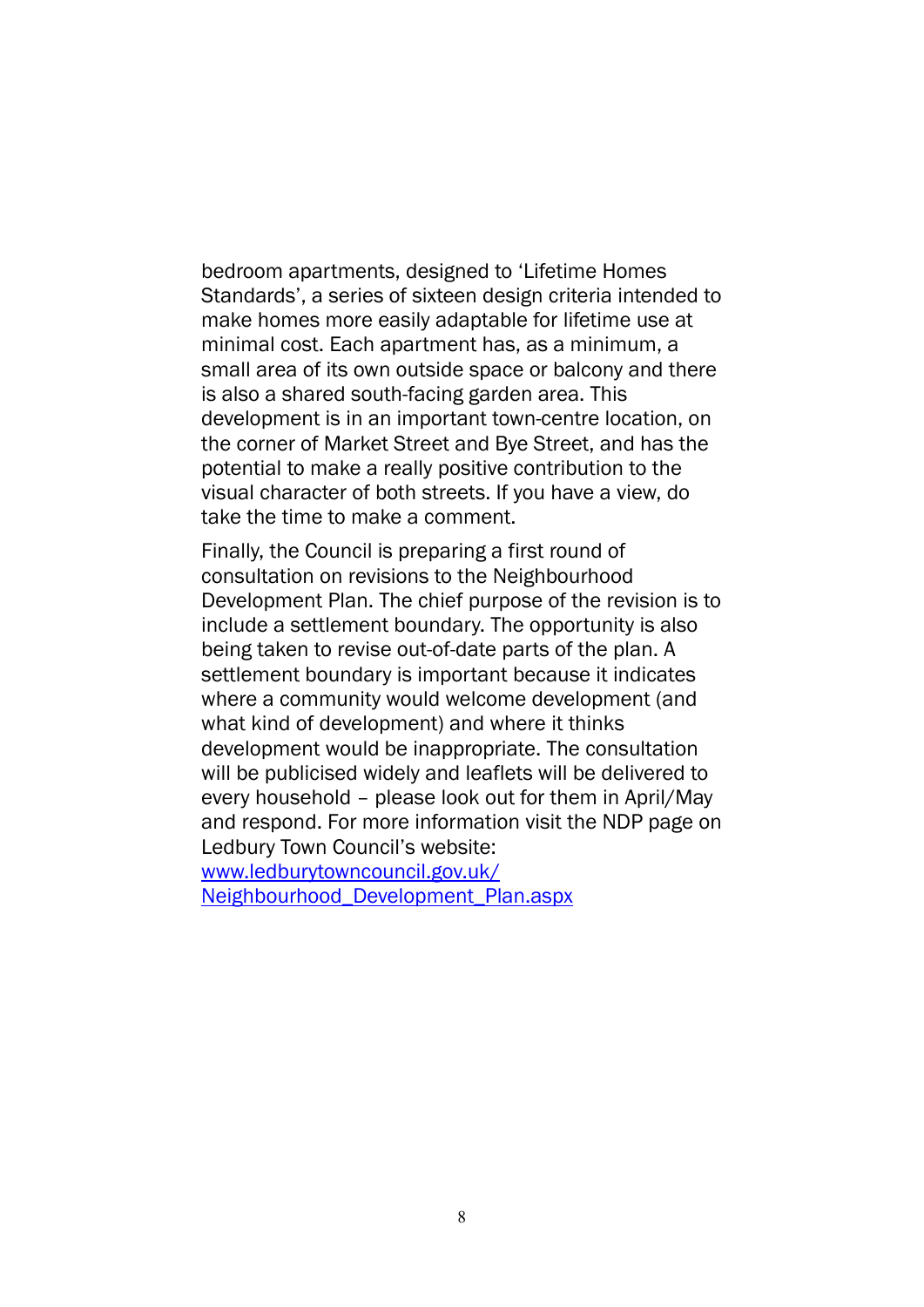#### REPORT OF THE DIRECTORS FOR THE YEAR ENDED 31 DECEMBER 2018

The trustees, who are also directors of the charity for the purposes of the Companies Act 2006, present their report with the financial statements of the charity for the year ended 31 December 2020. The trustees have adopted the provisions of the Statement of Recommended Practice (SORP) 'Accounting and Reporting by Charities' issued in March 2005.

#### REFERENCE AND ADMINISTRATIVE DETAILS

Registered Company number 01340233 (England and Wales) Registered Charity number 507391 Registered office Burgage Hall, Church Lane, Ledbury, Herefordshire, HR8 1DW

#### **Directors**

| G Every    |                              |
|------------|------------------------------|
| N Forde    |                              |
| C Green    | Appointed 16th November 2019 |
| C Johnson  | Deceased 31st March 2020     |
| M Lister   | Appointed 12th October 2019  |
| N Morris   |                              |
| A Peake    | Resigned 4th June 2020       |
| N. Shields | Appointed 4th November 2019  |
| A Tector   |                              |
| C Tustin   |                              |
| M Winfield |                              |
| P Yorke    |                              |
|            |                              |

#### Company Secretary

C Tustin

#### Independent Examiner

L Keegan, Chartered Management Accountant 1A The Homend, Ledbury, Herefordshire, HR8 1BN

#### STRUCTURE, GOVERNANCE AND MANAGEMENT

#### Governing document

The charity is controlled by its Memorandum and Articles of Association and constitutes a limited company, limited by guarantee, as defined by the Companies Act 2006. The liability of each member is limited to £1.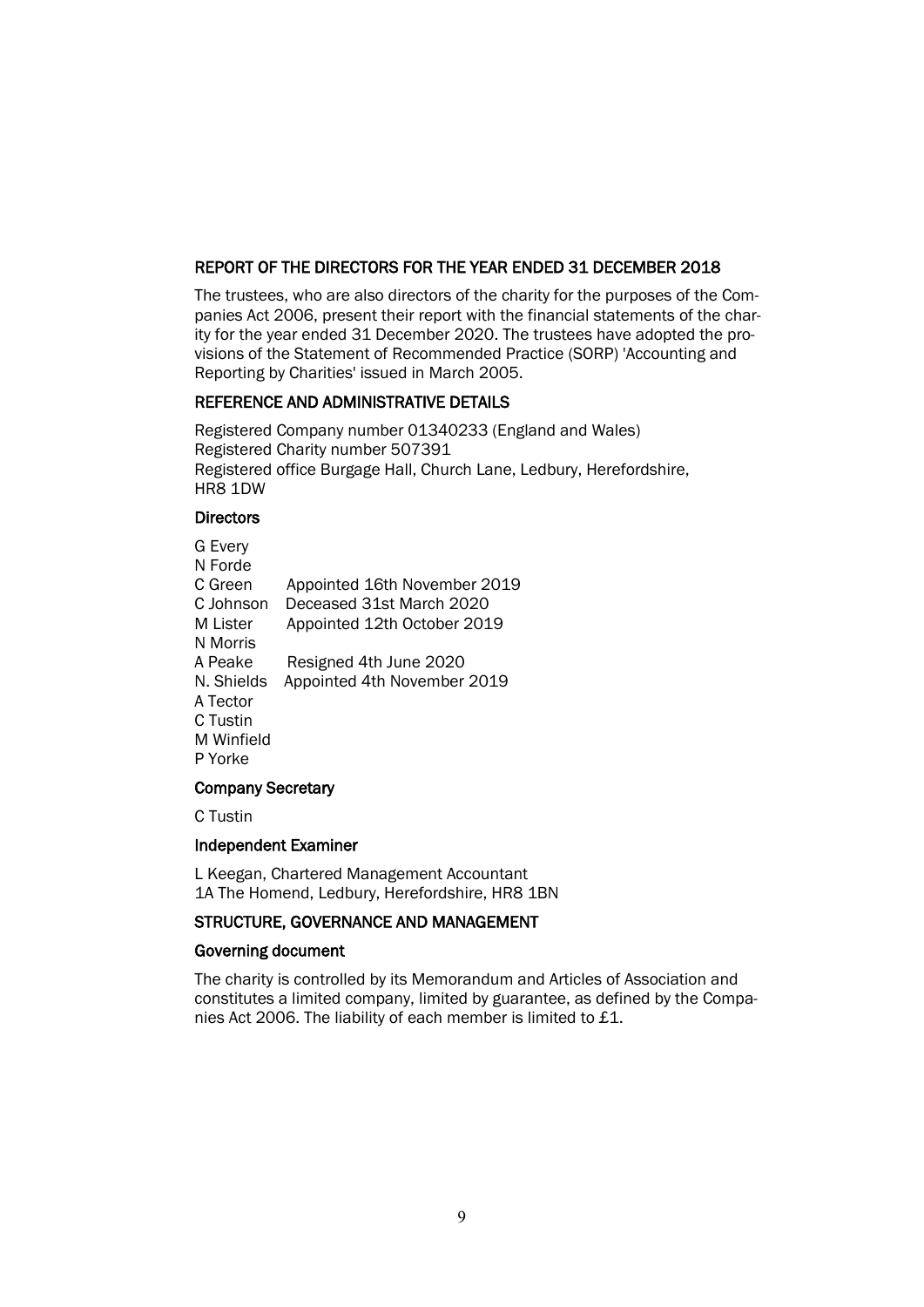#### Recruitment and appointment of new directors

Directors are elected at the Annual General Meeting for a period of three years. One third of the directors retire each year and are eligible for re-election. The directors may appoint any member of the Trust to fill a casual vacancy. Any director so appointed shall serve until the next Annual General Meeting and shall be eligible for re-election.

#### Risk management

The directors have a duty to identify and review the risks to which the charity is exposed and to ensure appropriate controls are in place to provide reasonable assurance against fraud and error.

#### OBJECTIVES AND ACTIVITIES—Objectives and aims

The Trust must confirm that it has complied with the requirement that its activities further its charitable purposes for the public benefit. This is achieved by the Trust continuing to pursue its objects which remain as set out in the Memorandum of Association:

To stimulate public interest in the area of benefit.

To promote high standards of planning and architecture in the area of benefit. To secure the preservation, protection, development and improvement of features of historic, natural or public interest in the area of benefit.

#### Volunteers

The directors acknowledge that the Trust's activities are sustained by the voluntary efforts of many members.

#### ACHIEVEMENT AND PERFORMANCE—Charitable activities

The main activities in the year continued to be the operation of the Burgage Hall and the Butcher Row House Museum and expressing their views on planning and other local issues. The Trust makes grants to local community groups in support of the Trust's charitable activities.

#### FINANCIAL REVIEW—Reserves policy

During the year there was a deficit of income against expenditure of £18,364 (2019: deficit of £2,778). The balance of net current assets at the end of the year was £57,541 (2019: £77,814), of which £5,650 (2019: £5,650) was held in a restricted fund. The Trustees consider the reserves to be satisfactory. Of the unrestricted funds, £30,000 of net current assets are notionally reserved for long term maintenance of the Trust's Heritage Assets and the remaining funds available for future projects.

ON BEHALF OF THE BOARD:

C Tustin - Secretary

#### 8th March 2021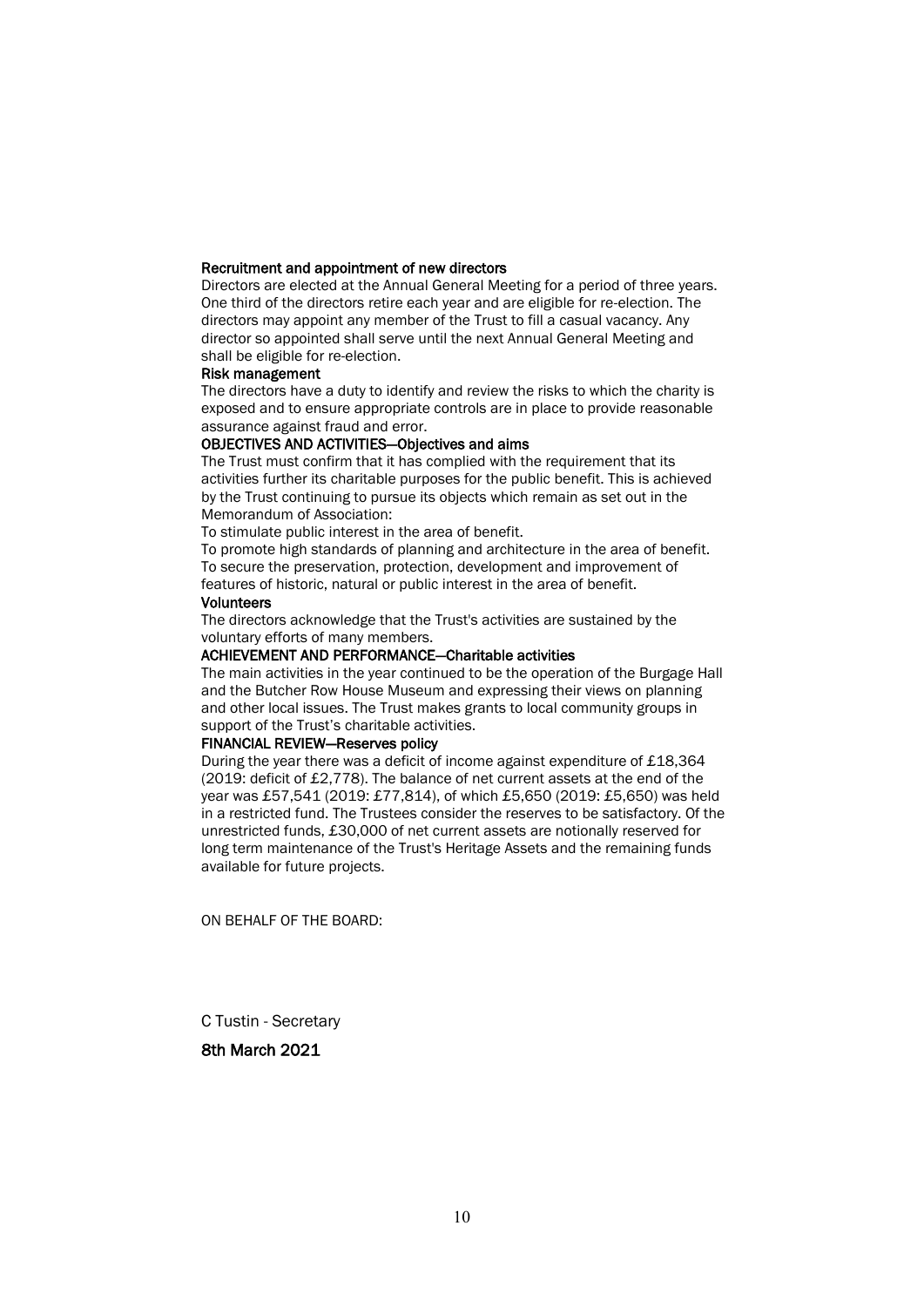#### **STATEMENT OF FINANCIAL ACTIVITIES (INCORPORATING AN INCOME AND EXPENDITURE ACCOUNT) FOR THE YEAR ENDED 31 DECEMBER 2019**

|                                                                                                         | Notes. | Unrestricted<br>fund<br>£ | Restricted<br>funds<br>£ | 2020<br>Total funds<br>£ | 2019<br>Total funds<br>£ |
|---------------------------------------------------------------------------------------------------------|--------|---------------------------|--------------------------|--------------------------|--------------------------|
| <b>INCOME</b>                                                                                           |        |                           |                          |                          |                          |
| Income from generated funds                                                                             |        |                           |                          |                          |                          |
| Donations and legacies                                                                                  | 2      | 4,953                     |                          | 4,953                    | 5,127                    |
| Other trading activities                                                                                | 3<br>4 | 5,587                     |                          | 5,587                    | 20,166                   |
| Income from Investments                                                                                 |        | 518                       |                          | 518                      | 674                      |
| Income from charitable activities                                                                       |        |                           |                          |                          |                          |
| Grant Income                                                                                            |        | 10,000                    |                          | 10,000                   |                          |
| <b>Total incoming resources</b>                                                                         |        | 21,058                    |                          | 21,058                   | 25,967                   |
| Expenditure<br><b>Expenditure on Raising funds</b><br>Fundraising trading: cost of goods sold and other |        |                           |                          |                          |                          |
| costs                                                                                                   | 5      | 35,774                    |                          | 35,774                   | 24,593                   |
| Charitable activities                                                                                   | 6      |                           |                          |                          |                          |
| Membership activities                                                                                   |        | 3,079                     |                          | 3,079                    | 3,582                    |
| Upper Hall Research                                                                                     |        |                           |                          |                          |                          |
| Other costs                                                                                             | 9      | 570                       |                          | 570                      | 570                      |
| Total expenditure                                                                                       |        | 39,422                    |                          | 39,422                   | 28,745                   |
| NET INCOME/(EXPENDITURE)                                                                                |        | (18, 364)                 |                          | (18, 364)                | (2,778)                  |
| <b>RECONCILIATION OF FUNDS</b>                                                                          |        |                           |                          |                          |                          |
| Total funds brought forward                                                                             |        | 132,090                   | 5.650                    | 137,740                  | 140,518                  |
| TOTAL FUNDS CARRIED FORWARD                                                                             |        | 113,726                   | 5,650                    | 119,376                  | 137,740                  |

|                       | Notes | Unrestricted<br>fund<br>£ | Restricted<br>funds<br>£     | 2020<br>Total funds<br>£ | 2019<br>Total funds<br>£ |
|-----------------------|-------|---------------------------|------------------------------|--------------------------|--------------------------|
| <b>FIXED ASSETS</b>   |       |                           |                              |                          |                          |
| Tangible assets       | 14    | 3,403                     | $\overline{\phantom{a}}$     | 3,403                    | 1,493                    |
| Heritage assets       | 15    | 58,432                    |                              | 58,432                   | 58,432                   |
|                       |       | 61,835                    | $\qquad \qquad \blacksquare$ | 61,835                   | 59,925                   |
| <b>CURRENT ASSETS</b> |       |                           |                              |                          |                          |
| Stocks                |       | 3,820                     | ۰                            | 3,820                    | 2,711                    |
| Debtors               | 16    | 2,973                     | -                            | 2,973                    | 3,014                    |
| Cash at bank          |       | 45,669                    | 5,650                        | 51,319                   | 72,660                   |
|                       |       | 52,461                    | 5,650                        | 58,111                   | 78,384                   |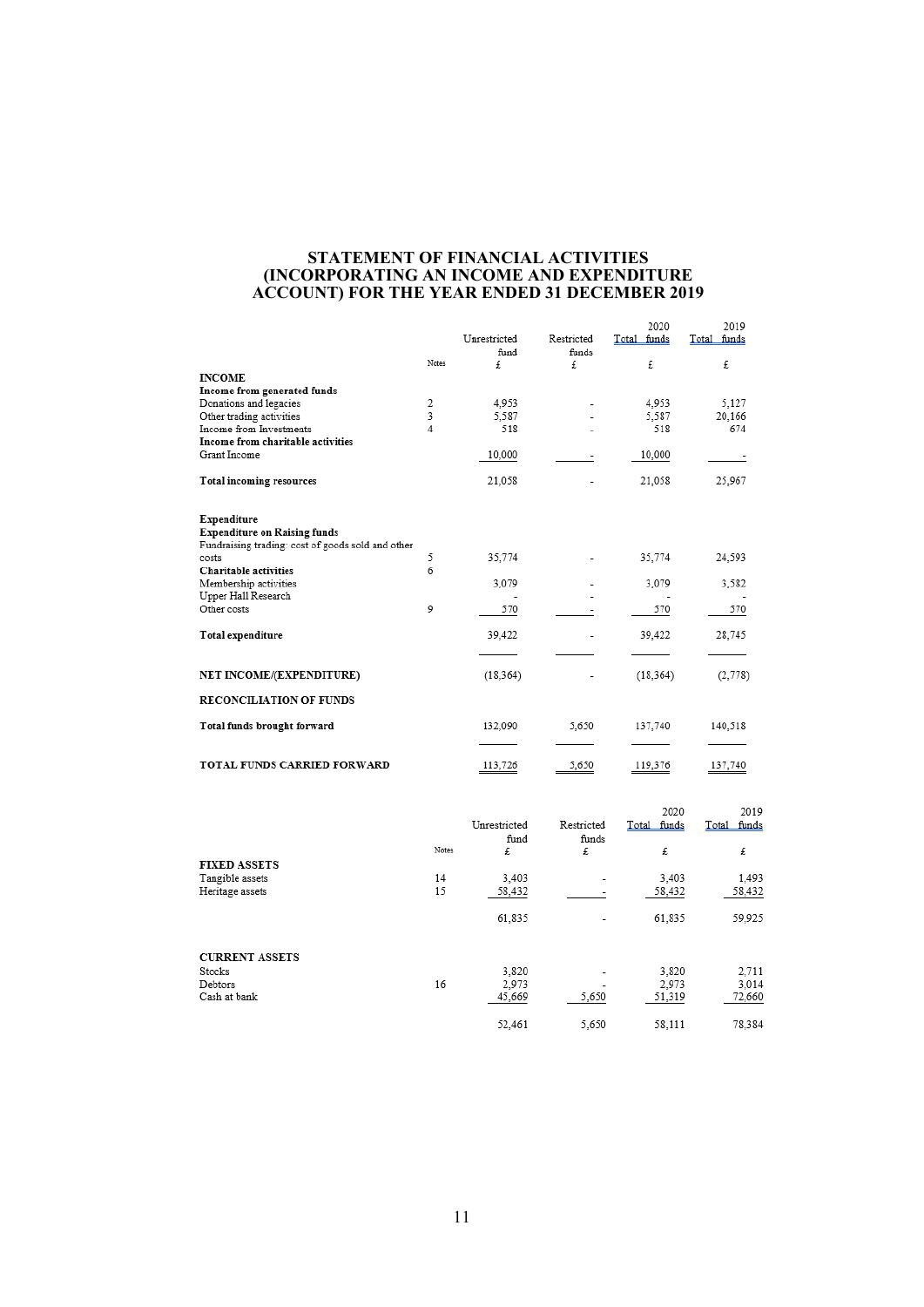| <b>CREDITORS</b>                    |    |         |       |         |         |
|-------------------------------------|----|---------|-------|---------|---------|
| Amounts falling due within one year | 17 | (570)   |       | (570)   | (570)   |
|                                     |    |         |       |         |         |
| NET CURRENT ASSETS                  |    | 51,891  | 5,650 | 57,541  | 77,814  |
| <b>TOTAL ASSETS LESS CURRENT</b>    |    |         |       |         |         |
| <b>LIABILITIES</b>                  |    | 113,726 | 5,650 | 119,376 | 137,740 |
|                                     |    |         |       |         |         |
| <b>NET ASSETS</b>                   |    | 113,726 | 5,650 | 119,376 | 137,740 |
| <b>FUNDS</b>                        | 18 |         |       |         |         |
| Unrestricted funds                  |    |         |       | 113,726 | 132,090 |
| Restricted funds                    |    |         |       | 5,650   | 5,650   |
| TOTAL CHARITY FUNDS                 |    |         |       | 119,376 | 137,740 |

The charitable company is entitled to exemption from audit under Section 477 of the Companies Act 2006 for the year ended 31 December 2019.

The members have not required the charitable company to obtain an audit of its financial statements for the year ended 31 December 2019 in accordance with Section 476 of the Companies Act 2006.

#### The trustees acknowledge their responsibilities for

- ensuring that the charitable company keeps accounting records that comply with Sections 386 of the Companies Act  $(a)$ 2006 and
- 2000 and<br>preparing financial statements which give a true and fair view of the state of affairs of the charitable company as at the<br>end of each financial year and of its surplus or deficit for each financial year in accord  $(b)$ statements, so far as applicable to the charitable company.

These financial statements have been prepared in accordance with the special provisions of Part 15 of the Companies Act 2006 relating to small charitable companies and with the Financial Reporting Standard FRS102.

The financial statements were approved by the Board of Directors on 2 March 2020 and were signed on its behalf by:

A Tector - Director

G Every - Director

The Directors retiring this year are: Nick Morris, Andy Tector, Prue Yorke.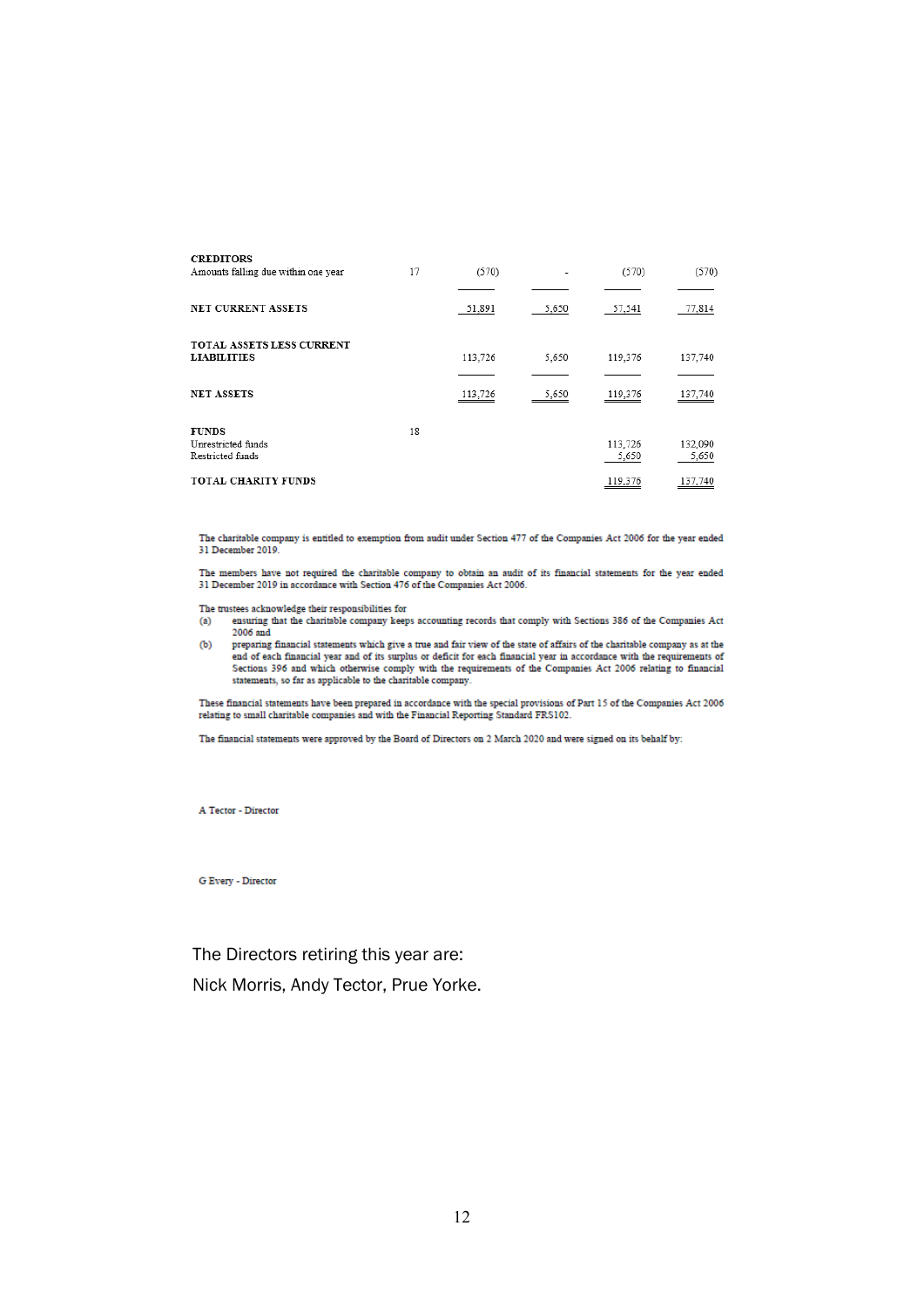### **Burgage Hall...** Burgage Hall...

It has been quite a quiet year for the Burgage Hall!

Last March, as the implications of the coronavirus pandemic started to become clearer, a small team of us, headed by Nicola Forde, worked together to put all the health and safety protocols in place so that the Hall could stay open and continue to operate as a safe 'Covid Secure Venue'.

However, the various lockdowns and the need for social distancing have made it very difficult for many of the regular Hall users and sadly all the bookings for private functions have not been able to take place. Some classes and particularly classes for children, such as Martial Arts and the Sea Cadets, have continued as allowed under Government guidance..... but the stalwart of the show has been the Ledbury Country Market, which has continued as essential retail, come rain, shine and occasional snow, to open for the public every Friday morning. Please do come and support them as they have supported Ledbury folk this year.

The Hall has, meantime, been receiving some much needed TLC. Redecoration has continued inside and out, including the complete refurbishment of the windows, which have now been replaced or repaired - the north window turned out to have perspex panes (!) but has now been fitted with glass beautifully etched to match the original patterning. Many thanks to Joao Carlos Veiga Rodriques and Kasha, who have done such a wonderful job in very difficult circumstances.

Thanks are also due to Nicola who has overseen all the maintenance and refurbishment works, Graham who keeps the whole thing ticking over and Lottie, who keeps the Hall pristine for us.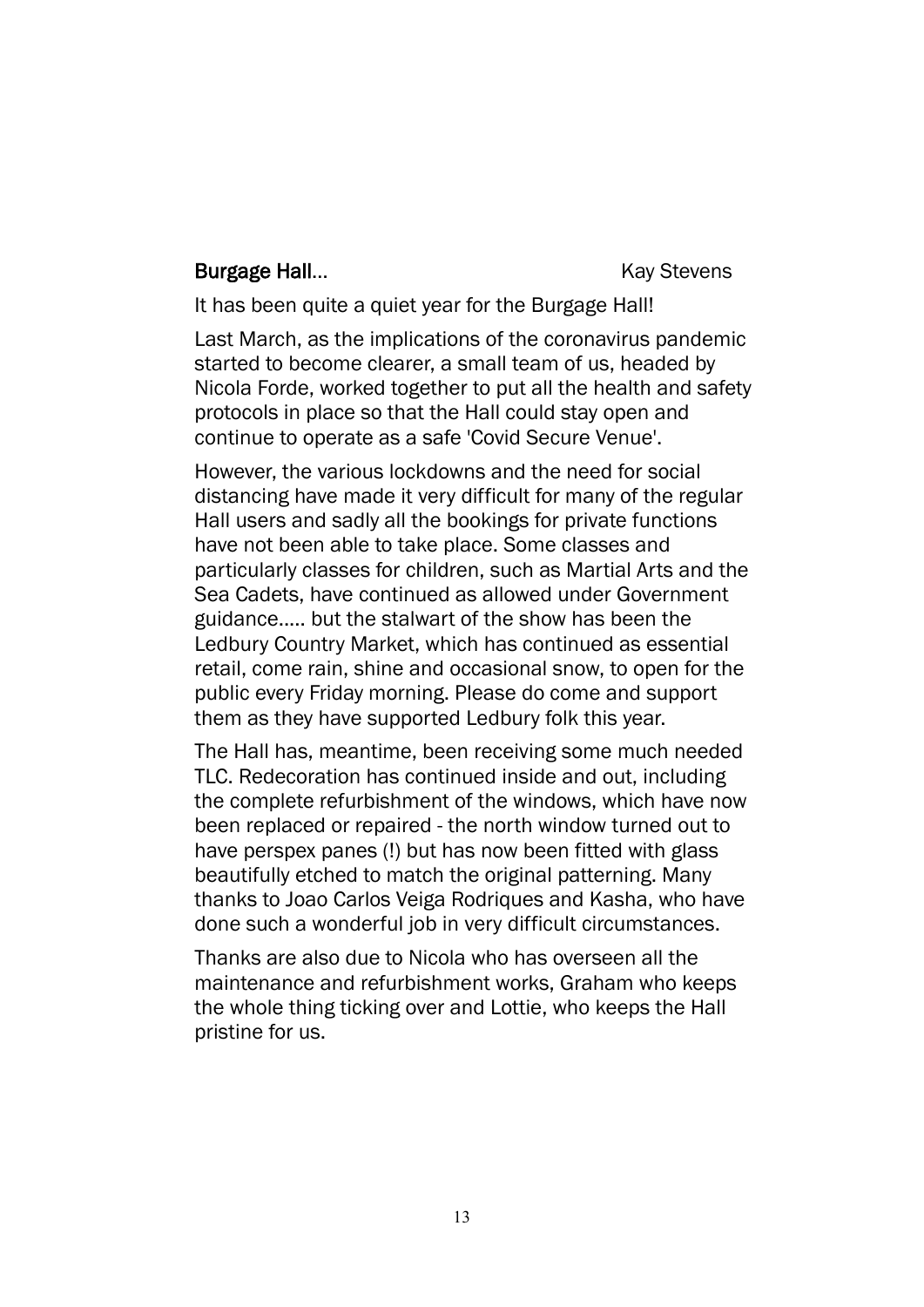The interior work phase is very nearly complete and the new muted colour scheme really sets off the elegant architecture and delicate detailing of the building; it now feels a light, airy and very welcoming space.

And so we hope, this year, to be able to welcome everyone back.....previous users, and also lots of new folks. Do, please, mention it to anyone who might be interested

The Burgage Hall is such an important hub for so much of Ledbury's community life and it will be a real pleasure to see it humming with activity again.

## IMPORTANT NOTICE

At the board meeting in February 2021, our Treasurer, Graham Every, announced his intention of resigning, both from the post of Treasurer and Board Member, at the AGM in April 2022, jobs he has have been doing for the past 14 years.

During his tenure, he has continued to put everything onto computer, amalgamated the job of Treasurer with that of Membership Secretary. He manages the Internet bank accounts and controls a budget in excess of £25,000.

Since the death of Chris Johnson in the spring of 2020, Graham has also undertaken many of his jobs, but these can be distributed amongst the other board members.

Would you be interested in the job of Treasurer? If so, please contact treasurer@ledburycivicsociety.org and you can talk over the responsibilities and duties with Graham.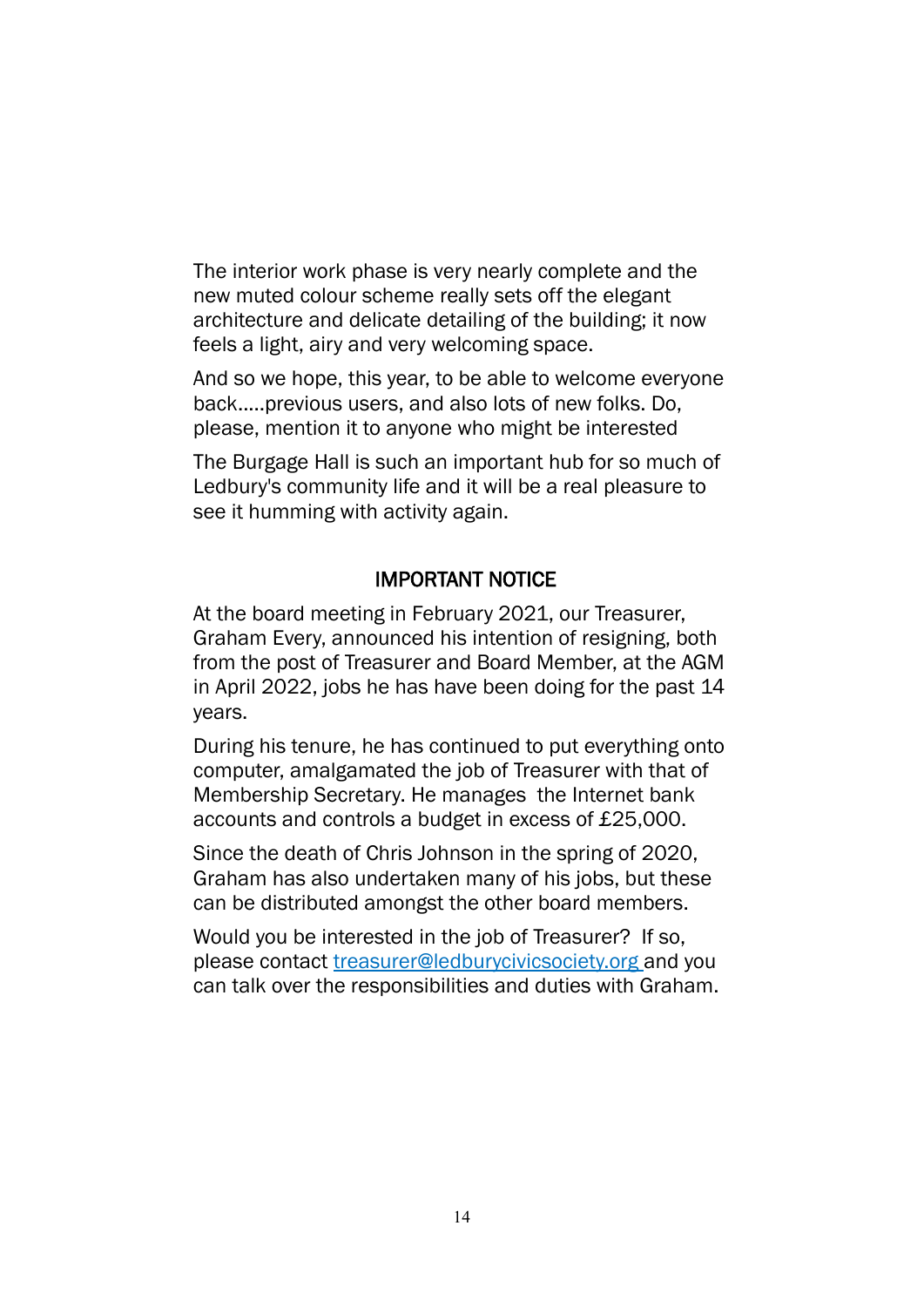#### **Congratulations!** M. Winfield

A long-time member and supporter of the Society, Mrs. Dorothy (Doll) Tow celebrated her 100th birthday on 12thJanuary. Born in Ledbury, where her parents lived at Home Lawn in The Homend, she lived, worked and served the town in many ways throughout her life. She and her husband, Jack, who worked on the staff of the Hereford Times, were founder-members of the Dramatic Society, at the time when productions were staged in the Camp Theatre, housed in one of the buildings on the prisoner-ofwar camp in Mabel's Furlong, the site of what is now the John Masefield High School. An extremely talented actress, Doll played the leading role in many productions there and continued to do so long after LADS moved to its permanent home in Market Street. Jack produced many of the plays and Doll filled numerous roles. They master-minded many of LADS revues, most of which featured appearances by Eric Williams, a member of the Magic Circle, who lived nearby, and who worked with the Masefield family of solicitors. Doll was a member of the Ledbury Operatic Society, which gave performances of light operas on stage at Ledbury County Secondary School (which became John Masefield High School. Doll's brother and family also lived nearby and Frank, like Doll, had a wonderful sense of humour. Jack and Doll had one son, Graham, who, naturally, joined LADS when he was old enough! Doll worked in Sherwoods, a shop in the High Street, where John Nash is now. It was a lovely place, where one could buy ladies' and children's clothes, haberdashery, knitting wools and dress materials and, of course, catch up with all the latest Ledbury gossip – sorry "news"! Jack and Doll had a new house built, (next to what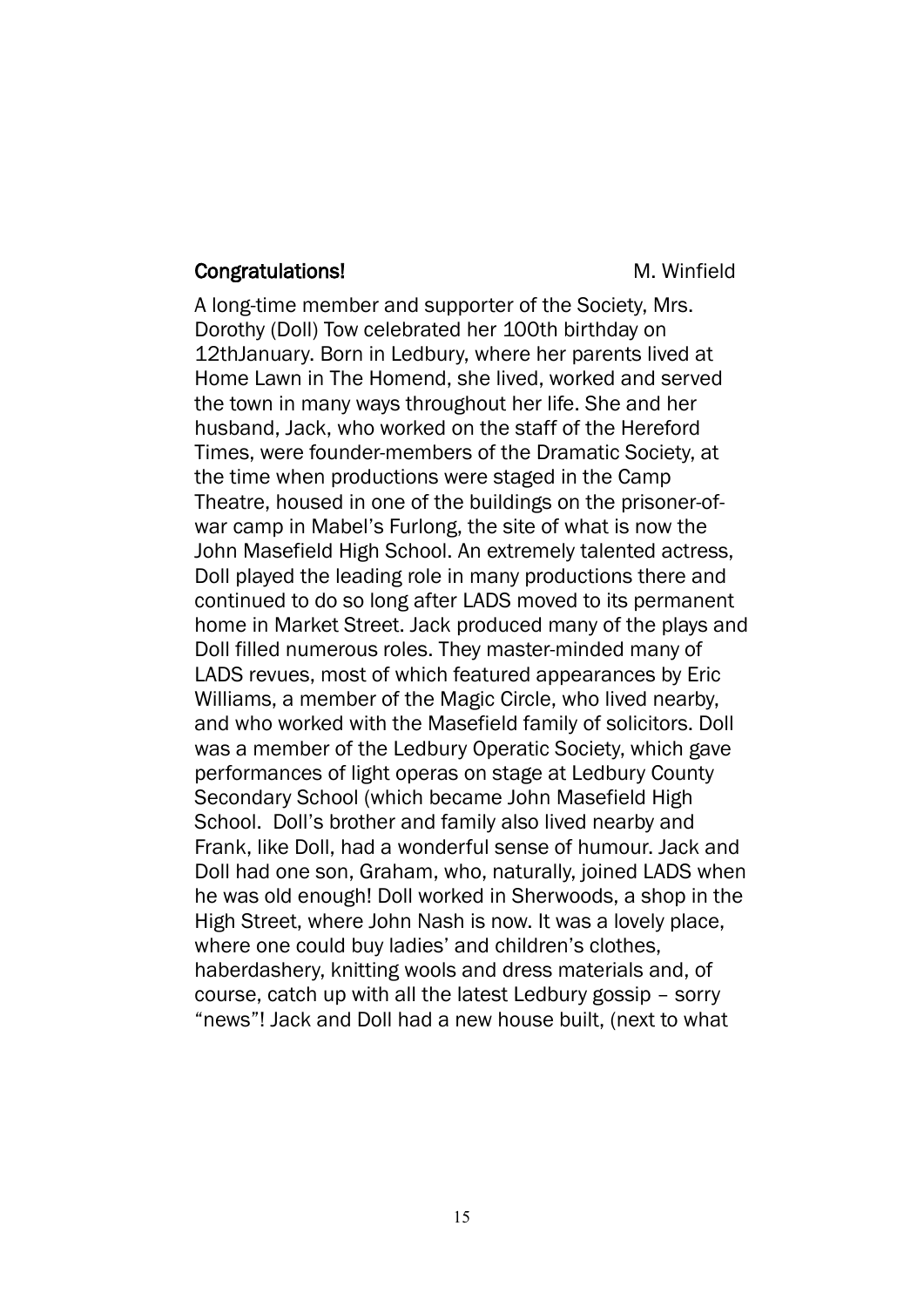is now Dawes Court, but was then the Infants' School), where Doll continued her busy life, making and icing wonderful cakes for weddings and other celebrations, arranging flowers in the church, playing bowls with the Ledbury Club and indulging in one of her favourite pastimes – playing Bridge (currently on-line!).

In 2013 Doll led the procession through the town to celebrate the Diamond Anniversary of the Queen's coronation. The celebration echoed that of June 2nd 1953, with an Ox Roast.

Doll attends the annual Anniversary lunch given by the Society in Burgage Hall each December and thoroughly enjoys chatting with friends, some of which she hasn't seen since the previous year. She's also very partial to the puddings!

Jack and Doll amassed a huge number of friends over the years and my husband and I were privileged to be amongst them. I believe her life can be characterised by three values: faith, fortitude and fun. The Society sends its very best wishes to Doll – a true stalwart of the Ledbury community.

#### Lavender...

A big 'thank-you' must go to Nina Shields. She has donated 6 lavender plants to go into the pots outside Butchers Row House Museum. Once they are established in the pots and the museum prepares to open again, they will be placed either side of the entrance.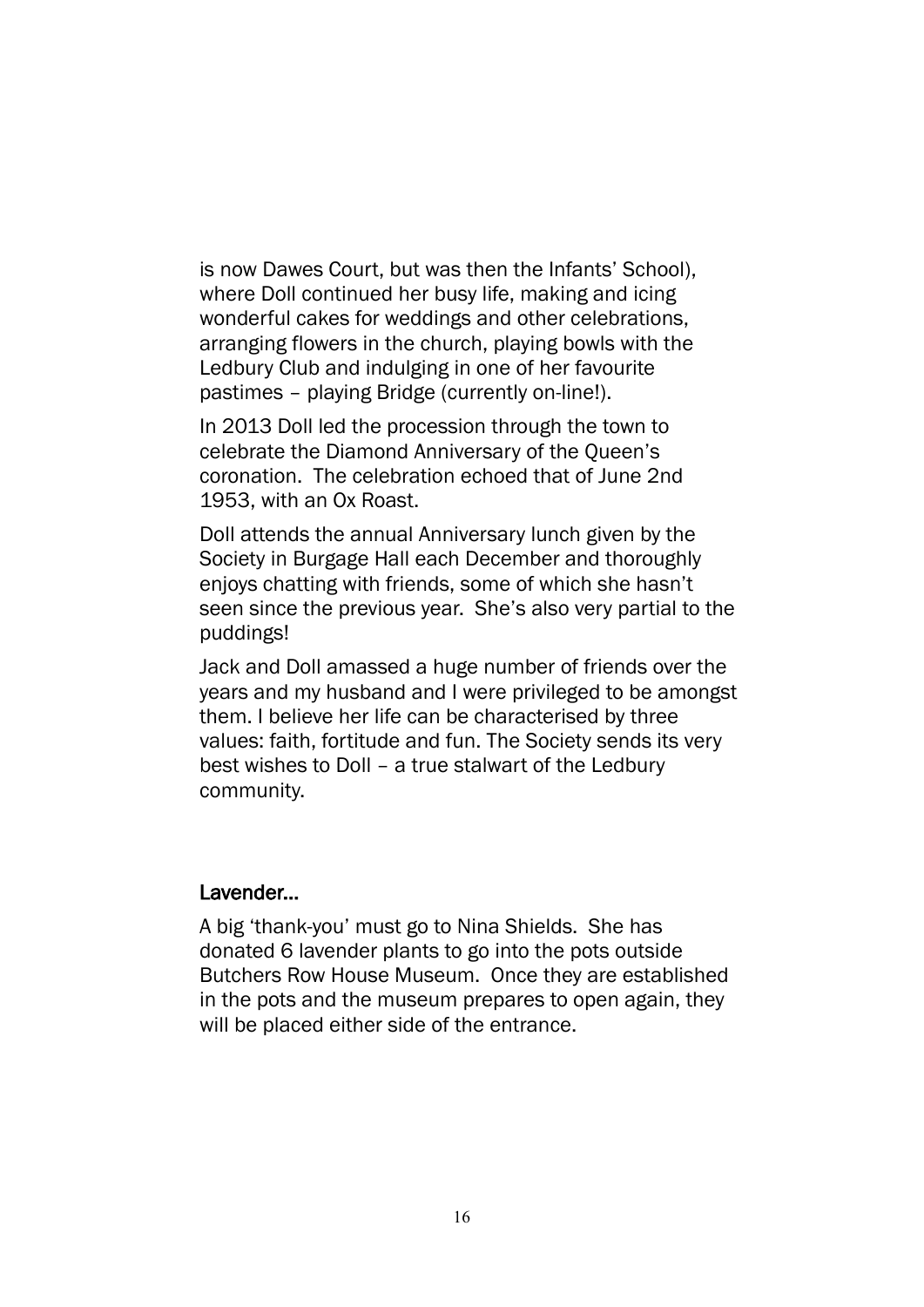We hope to use the lavender in the ever-popular lavender bags that we sell in the museum, using only lavender grown in Ledbury.

#### The Ledbury Lute... The Ledbury Lute...

Some of our readers may not be aware that there is a collection of unusual musical instruments in Butcher Row House Museum. These were donated to the museum by Mrs. V. Johnson, in 1987, following the death of her husband. The instruments have long been a talking point for visitors and when Chris Egerton, a specialist in stringed instrument conservation at the Royal College of Art, and Taro Takeuchi, a world renowned early music performer, were looking through photos of the museum, they spotted a fretted instrument which piqued their interest. They visited the museum to examine, measure and photograph the instrument. Then, with the permission of The Ledbury and District Civic Society, they took it away. Chris Egerton then spent many months restoring the lute and fitting the correct gut strings. Taro, meanwhile, continued with his research into the lute, its repertoire, tuning and playing technique. The lute has 10 strings, which is unusual. It was made by the instrument maker, Joseph Buchinger, who had a music shop and premises in The Strand, London. He was well known in the vibrant London music and theatre scene as a music seller, music teacher and professional musician.

In April 2016 the restoration was complete and Taro very kindly offered to come to Ledbury to perform a concert, together with local singers, to the members of the Society.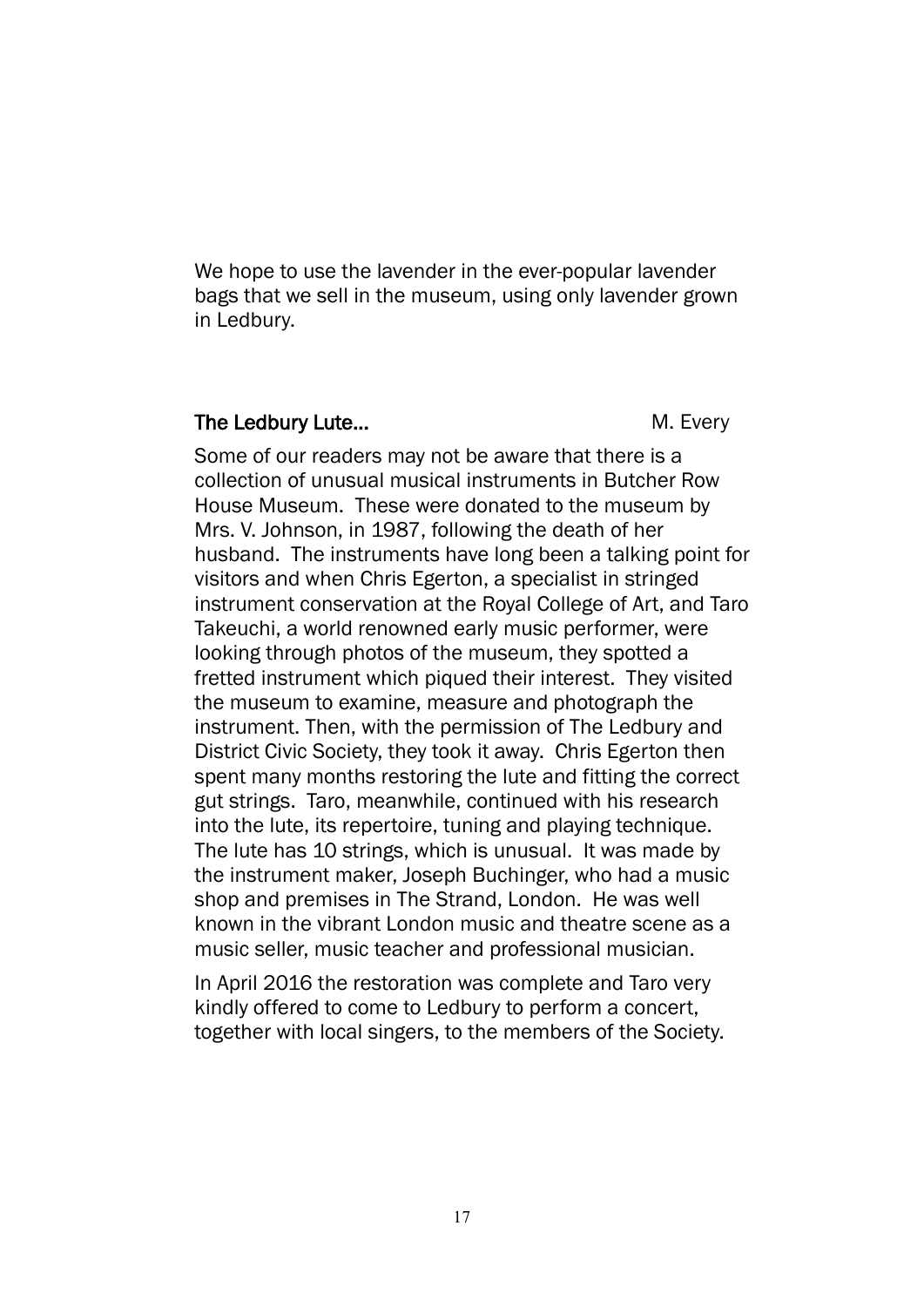It was a full house and everyone enjoyed hearing the beautiful music.

Taro returned a little while later and made a recording of the music, again in Burgage Hall. This resulted in LDCS receiving a master CD. Chris Johnson started making enquiries about making copies from the CD, but became so busy that he handed the job to Graham Every. He also failed to make much headway. Fortunately for the Society Ken Chapman stepped in and has finally succeeded in getting copies made. We hope to have the music playing in the museum once we are permitted to open again. The CDs are ready for you to buy at a cost of £5. If you would like to buy one before the museum opens, please contact info@ledburycivicsociety.org.

The Ledbury Civic Society is extremely grateful to Taro Takeuchi and Chris Egerton for the considerable time and expertise both have put into this project. Without their effort our treasured instrument would have continued to sit in the museum, silent, and unknown.



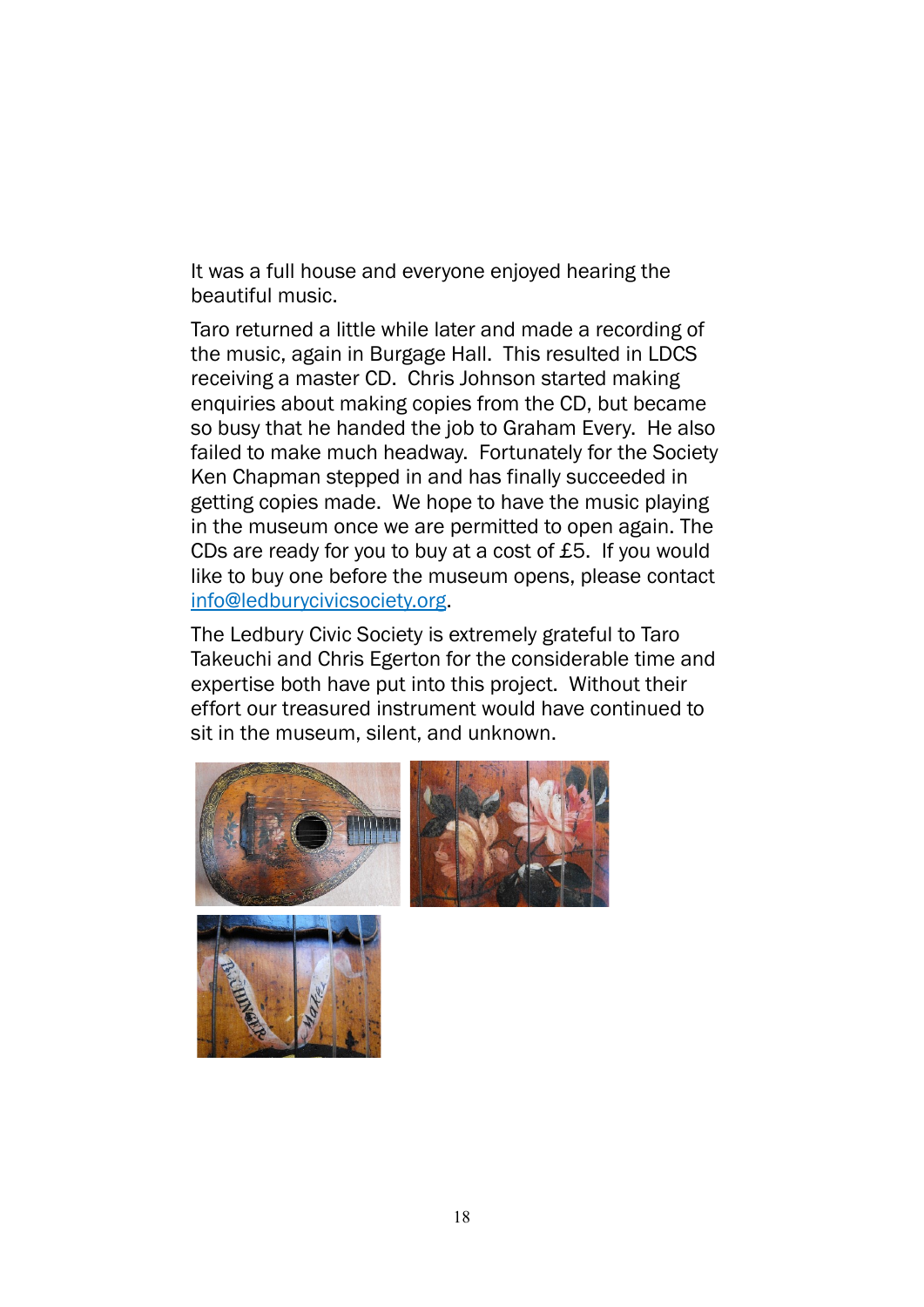## Officers of the Society

| President                        | Joe Hillaby                                                                                                                                                        |
|----------------------------------|--------------------------------------------------------------------------------------------------------------------------------------------------------------------|
| Chairman                         | Andy Tector<br>chairman@ledburycivicsociety.org                                                                                                                    |
| Secretary                        | <b>Christine Tustin</b><br><b>Burgage Hall</b><br>Church Lane<br>Ledbury, HR8 1DW<br>(01531633853)<br>secretary@ledburycivicsociety.org                            |
| Treasurer & Membership Secretary | Graham Every<br><b>Burgage Hall</b><br>Church Lane<br>Ledbury, HR8 1DW<br>(01531631174)<br>treasurer@ledburycivicsociety.org<br>membership@ledburycivicsociety.org |
| <b>Burgage Hall Bookings</b>     | <b>Kay Stevens</b><br>(07977 781 826)<br>bookings@ledburycivicsociety.org                                                                                          |
| Web Master                       | web@ledburycivicsociety.org                                                                                                                                        |